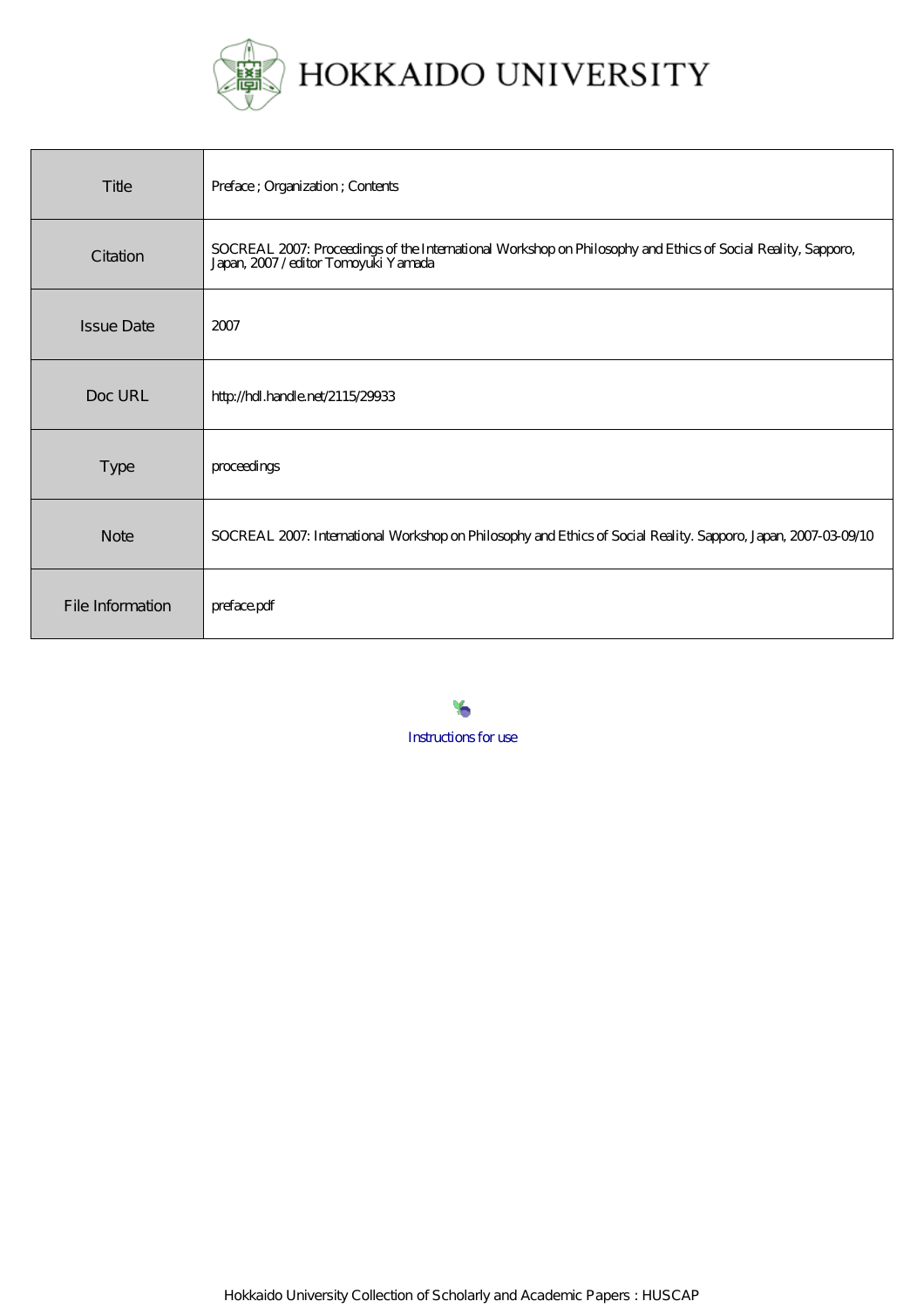### Preface

In the past two decades, various logics and game theoretical analyses are proposed and combined to model various aspects of social interaction among agents including individual agents, organizations, and individuals having certain positions within organizations. The aim of SOCREAL 2007 (International Workshop on Philosophy and Ethics of Social Reality 2007) was to bring together researchers working on diverse aspects of such interaction in logic, philosophy, ethics, computer science, cognitive science and related fields in order to share issues and ideas and get them into perspective. This was an eminent success.

SOCREAL 2007 consisted of one special guest lecture, seven invited lectures and presentations of three submitted papers. It was held in Sapporo, Japan, on March 9 - 10, 2007. It was organized by GPAE (Graduate Program in Applied Ethics, Graduate School of Letters, Hokkaido University). This volume is the proceedings of the workshop. It contains extended abstracts, slides, and full papers submitted by the participants.

Our thanks go to all the authors and participants for their stimulating lectures and lively discussions. We are also grateful to the anonymous reviewers for their valuable work in reviewing submitted abstracts.

September 2007

On behalf of the Organizing Committee Tomoyuki Yamada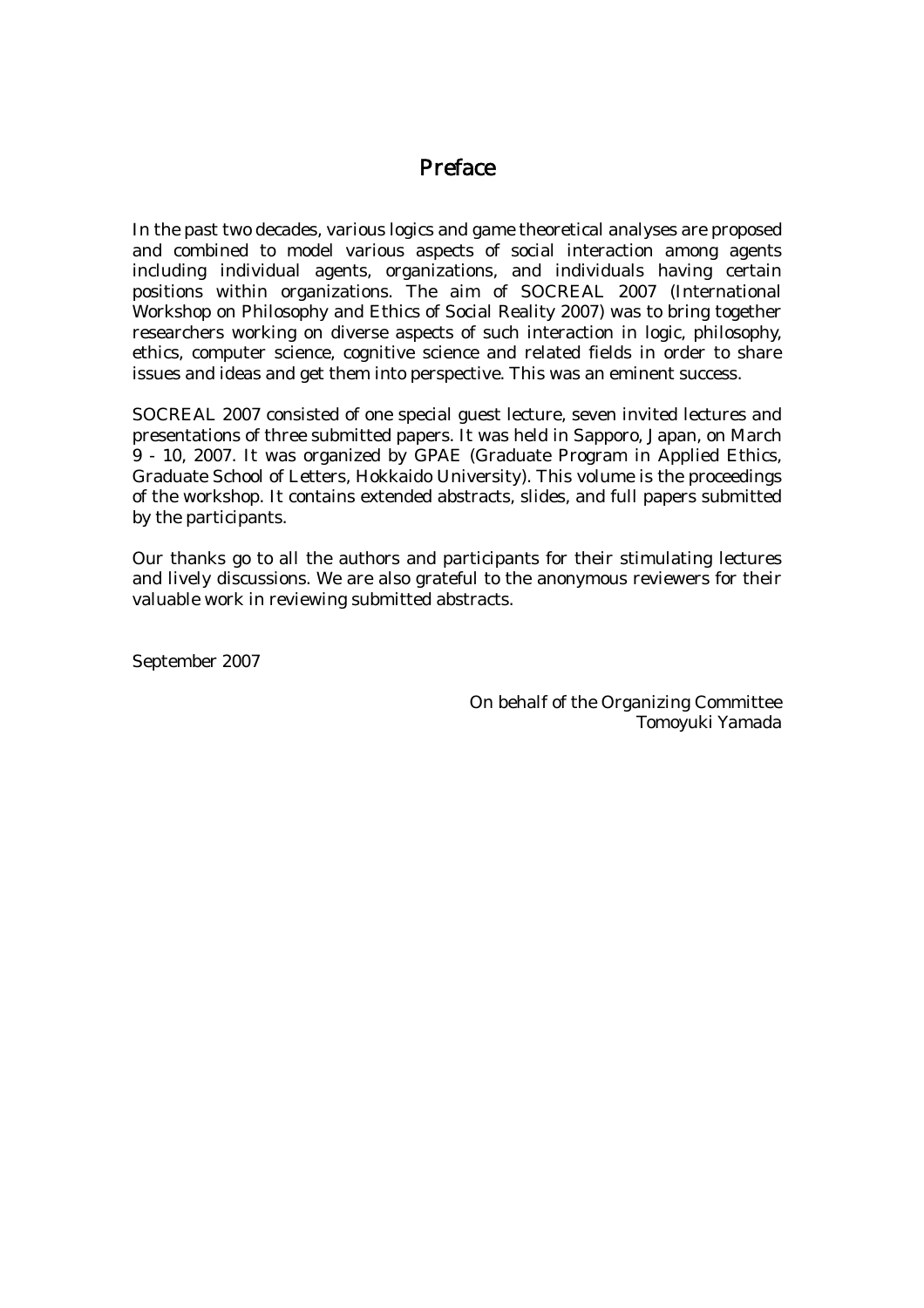# Organization

#### WORKSHOP CO-CHAIRS

Jose Carmo (Universidade da Madeira) Tomoyuki Yamada (Hokkaido University)

#### ORGANIZING COMMITTEE

Jose Carmo (Universidade da Madeira) Kohji Ishihara (Hokkaido University) Nobuo Kurata (Hokkaido University) Koji Nakatogawa (Hokkaido University) Tomoyuki Yamada (Hokkaido University)

Supported by:

GPAE (Graduate Program in Applied Ethics) Graduate School of Letters, Hokkaido University